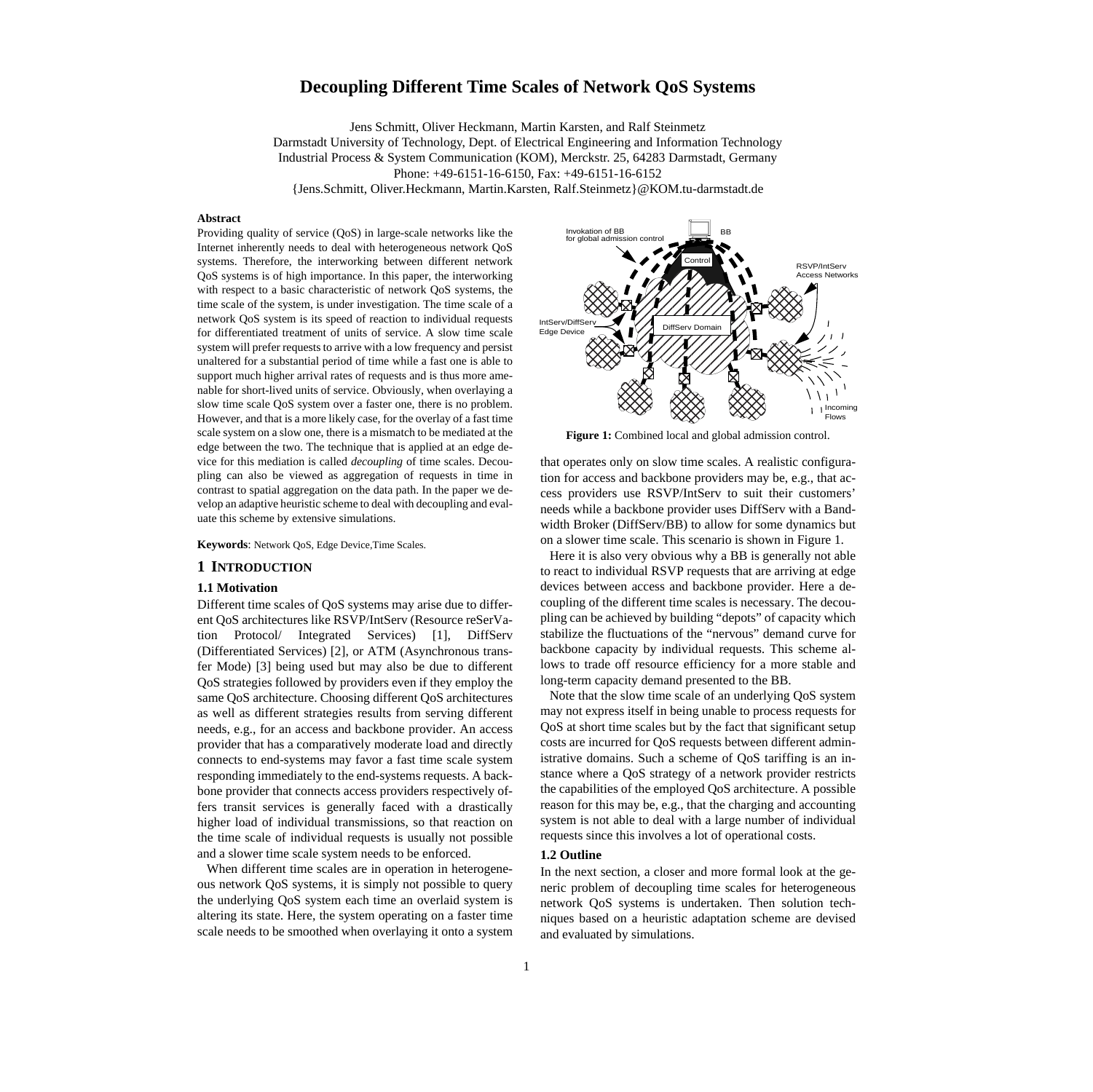# <span id="page-1-0"></span>**2 DECOUPLING TIME SCALES - THE PROBLEM AND ITS COMPLEXITY**

### **2.1 Problem Statement**

In order to assess the complexity of the decoupling problem, we first try to state the problem in a more formal manner. We model capacity as one-dimensional here, e.g., a rate resource that may be requested from a BB for a certain path across a DiffServ domain. This is certainly simplifying as more capacity dimensions like, e.g., a buffer resource may be involved. However, the resulting problem can be generalized albeit at the cost of a higher complexity (see [4] for a discussion of this). Hence, we can model the *capacity demand curve R* for the overlaid QoS system as a step function

$$
R(t) = \sum_{i=1}^{n^R} f_i^R(t) \text{ where } f_i^R(t) = \begin{cases} h_i^R & t \in [s_i^R, e_i^R] \\ 0 & \text{otherwise} \end{cases}
$$
 and 
$$
e_i^R = s_{i+1}^R \quad \forall i
$$
 (1)

So,  $n^R$  is the number of steps here;  $h_i^R$ ,  $s_i^R$  and  $e_i^R$  are the height, the start and the end of step *i*. Furthermore, we denote  $l_i^R = e_i^{\overline{R}} - s_i^R$   $\forall i$  as the length of step *i*.

From the capacity demand curve (CDC) for the overlaid system, the CDC of the underlying system is derived. A necessary condition on the CDC of the underlying QoS system is that it *covers* the CDC of the overlaid system. A cover of a CDC *R* is simply defined to be a CDC  $\overline{R}$  for which  $\overline{R}(t) \ge R(t)$   $\forall t$ . An illustrative example of a CDC and a cover for it is shown in Figure 2.

For the underlying QoS system, it is assumed that a slow time scale is enforced by the introduction of setup costs for requests from the overlaid system. This may be, in fact, monetary costs but could also be virtual resource costs depending upon whether the edge device belongs to the overlaid or underlying system. An alternative for enforcing a slow timescale would be to only allow for a certain number of setups in a given period of time. The latter, however, is less flexible and can usually be achieved by choosing setup costs adequately (see [4] for details).

The cost of a CDC *R* for an underlying QoS system in a given time period  $[t_0, t_1]$  is defined as

$$
c(R|F, U) = F \times n + U \times \int_{t_0}^{t_1} R(t)dt
$$
 (2)

where *F* are fixed setup costs involved for changing the requested capacity level and *U* are variable costs per capacity **Capacity** 



**Figure 2:** Example CDC with a cover.

unit. We assume these parameters do not change in the planning period, although again this is easy to generalize [4].

Under these prerequisites, decoupling of QoS systems with different time scales can be formulated as a *minimal-cost CDC covering problem*, i.e.:

Find a CDC  $\overline{R}$  for *R* such that  $c(\overline{R}|F,U)$  is minimal. The cost-minimal cover of a CDC R is denoted by *Ropt*.

#### **2.2 Some Observations about Complexity**

The possible set of covers for a CDC is, of course, unlimited without further restrictions being made. One observation is, however, that *Ropt* always is a *tight* cover. A cover *C* of a CDC *R* is called tight iff

$$
\left\{ h_i^C \middle| i \in \{1, n^C\} \right\} \subseteq \left\{ h_i^R \middle| i \in \{1, n^R\} \right\},\tag{3}
$$

i.e., the step heights of the cover are a subset of the step heights of the CDC that is to be covered. The simple fact that *Ropt* is necessarily tight can be seen if one assumes that it is not. In that case it would be possible to lower *Ropt* for a step where it is not tight to the nearest  $h_i^R$  and it would still be a cover of *R* but with lower costs (at least if  $U > 0$ ), which, of course, contradicts the cost-minimality. The space of tight covers is restricted as the following theorem states.

**Theorem 1:** The state space complexity for tight covers of a CDC with *n* steps is  $O(2^{n-1})$ .

### **Proof:** See [5].

So, we see that while tight covers are limiting the space of possible covers, there is still a huge search space in which the cost-minimal cover, for which we are naturally striving, may be located.

All of the discussions so far have silently assumed that the search of the cost-minimal cover of a CDC could take place under certainty about this CDC. That is, of course, not the case in general. It would be the case if the overlaid system used only advance reservations (see, e.g., [6] or [7] for this concept). However, for immediate requests which we are focussing on here, the CDC that is to be covered is not known beforehand and for every step of the CDC, a decision has to be made whether the cover should follow this step or not. In fact, due to little experience with real network QoS systems, there is not even an established theory for statistical models on how a CDC could look like, although one could argue that some of the models known from telephony could be applicable to some parameters of the CDC. The parameters in question of the CDC are

- the step length  $l_i^k$ , which is a product of the interarrival times of the individual requests at an edge device and the duration of such requests, and *R*
- the step height  $h_i^R$ , which corresponds to the aggregate capacity required to serve the requests.

Especially, the latter parameter is extremely difficult to model as there is no practical experience with it. It depends upon which applications are actually using reservations and how widely resource requirements are differing for actual reser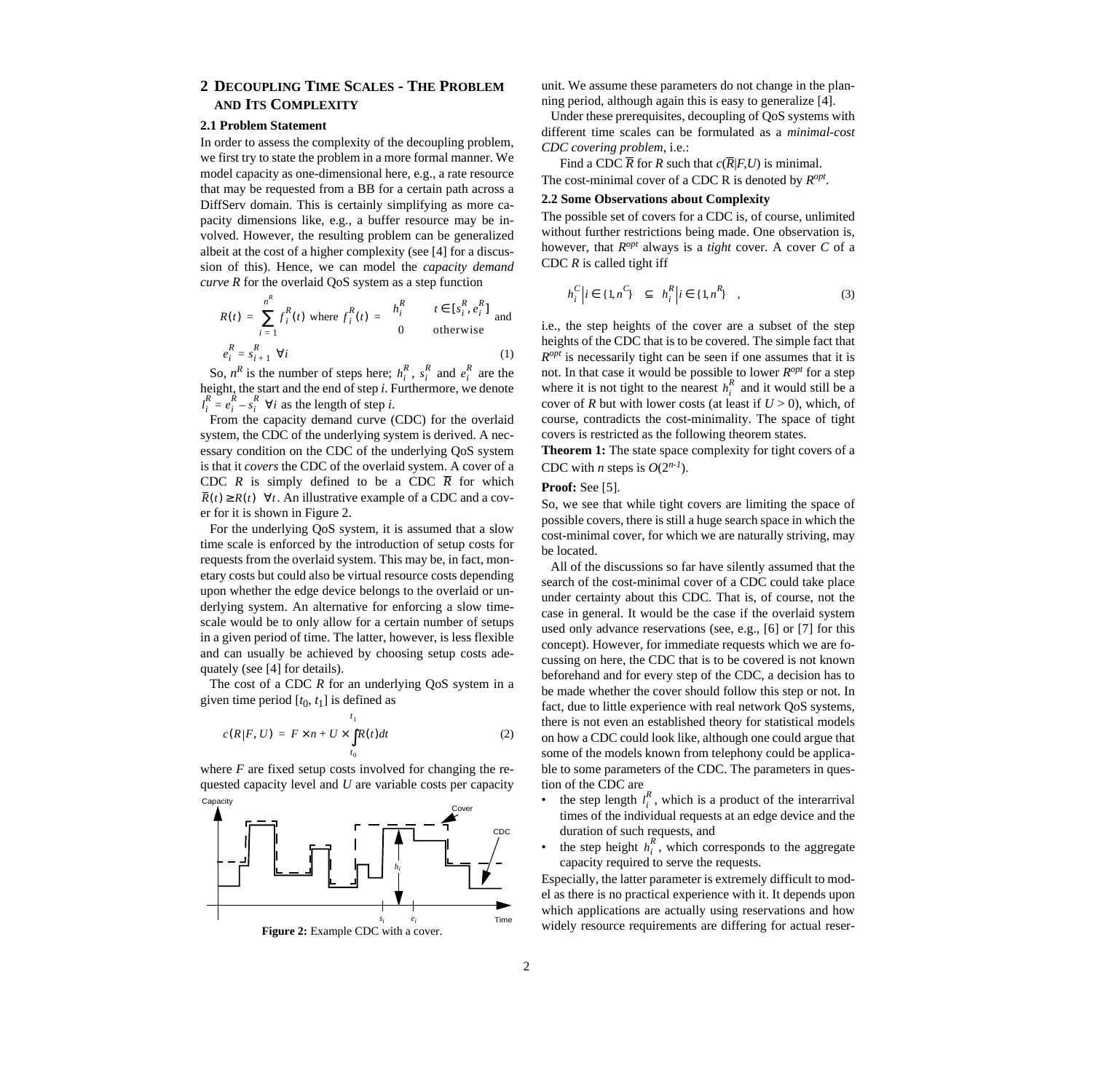<span id="page-2-0"></span>vation-based applications. The first parameter, the step length, might be modeled by markovian models known from teletraffic theory [8] as the characteristics might be similar (at least as long as the individual requests correspond to personal communications). However, also for this parameter, there is a certain degree of uncertainty whether traditional models fit.

# **3 ADAPTATION SCHEME FOR DECOUPLING**

From the observations of the preceding section, the need for adaptive heuristic techniques when tackling the decoupling problem under uncertainty about the CDC can be derived. The use of heuristic techniques is necessary since the involved problem is fairly complex even under certainty as discussed in the preceding section. Furthermore, as statistical models for CDCs are generally not available, we argue for the use of adaptation as a way to learn the statistical properties of the system in an on-line fashion. This is also highly useful in an environment where there are unpredictable, but rather long-term fluctuations in the demand for capacity. In general, the adaptation to behavior that would have been "good" in the past is the best a heuristic technique can do under complete uncertainty about a CDC.

The question what is "good" behavior can be assessed by comparing the outcome of an on-line heuristic with the results of applying a technique to solve the cost-minimal covering problem for the known CDC from the past. In the next section, such a technique as well as an inexpensive approximation is introduced. Hence, let us assume that we have a technique to solve the cost-minimal covering problem for the CDC of past system behavior. If we further on assume that a parametrized heuristic  $h(\theta)$  is applied to the on-line costminimal CDC covering problem, there are essentially two different modes of adaptation that can be directed by good behavior as achieved by the cost-minimal cover of the past CDC:

**Adaptation in Action Space.** In this mode, the heuristic's parameter (vector)  $\theta$  is adapted such that the behavior of the CDC cover produced by applying the heuristic deviates as little as possible from the optimal cover with respect to some characteristic as, e.g., the number of steps of the optimal covers. More formally, if we define the similarity characteristic of two covers *R* and *S* as *s*(*R*,*S*) (with higher values of *s*(.) representing higher similarity), this means the adaptation problem is

max.  $s(H(\theta), O)$ 

where  $H(\theta)$  and O represent the covers produced by applying heuristic  $h(\theta)$  and the optimum technique.

**Adaptation in Performance Space.** In this mode the heuristics parameter (vector)  $\theta$  is adapted such that the cost of the cover produced by applying the heuristic deviates as little as possible from the optimal cover's cost. Again, this can be stated formally as

min. *c*(*H*(θ)) - *c*(*O*)

Discussions on which mode is better suited to our decoupling problem are postponed until [Section 6](#page-6-0) when the individual building blocks of the scheme like the employed heuristic and the technique for computing optimal covers have been investigated in more detail.

Both adaptation modes have three parameters with which a flexible trade-off between adaptation complexity and the cost performance of the optimum-directed adaptation can be achieved:

- 1. The *frequency of adaptation* determines how often the adaptation of the heuristics parameter is carried out.
- 2. The *time window of adaptation* determines the length of the past period that is taken into account for the adaptation.
- 3. The *accuracy of adaptation* determines how thoroughly the parameter space is searched during the optimization problem for the adaptation.

It might seem that the adaptation in performance space does not depend on the optimum cover to be computed as it is only a constant in the objective function. However, if one takes into account the accuracy of adaptation parameters, it is obvious that without the notion of a target cost to strive for the heuristic, this parameter cannot be set reasonably. Thus, in both modes of adaptation the optimal cover for the past CDC directs the adaptation. Therefore the whole scheme is called ODAH (Optimum-Directed Adaptive Heuristic).

# **4 SEARCHING FOR THE MINIMAL COVER UNDER CERTAINTY**

As the ODAH scheme depends heavily on being able to compute the cost-minimal cover for past CDCs, the problem of finding such a cover for a CDC under certainty is investigated in this section. First, an exhaustive search technique to deterministically find the cost-minimal cover is presented. This approach, however, is computationally very expensive for CDCs with a considerable number of steps. Therefore an inexpensive approximation technique based on the optimal algorithm is devised.

#### **4.1 Finding the Optimal Cover**

Simply searching the space of tight covers is prohibitively expensive as [Theorem 1](#page-1-0) states. An observation that can be made for *Ropt* is that for the peak step of the regarded CDC *R* it takes the same value for the period of this step, i.e.,

$$
R^{opt}(t) = R(t) \text{ for } t \in [s_k^R, e_k^R] \text{ with}
$$
  

$$
k = \left\{ j \in \{1, ..., n^R\} \middle| h_j^R = max \left\{ h_i^R \middle| i \in \{1, ..., n^R\} \right\} \right\}
$$
(4)

Furthermore, it applies that the shapes of the right and left side from the peak, i.e.,  $[s_1^R, s_k^R]$  and  $[e_1^R, e_{R_i}^R]$  do not influence each other. So, the question for  $R^{opt}$  is how far to prolong the peak step to the left and to the right. These observations can be combined into a divide-and-conquer strategy to recursively search the space of strict covers by the algorithm given in [Figure 3, w](#page-3-0)hich is denoted OPT.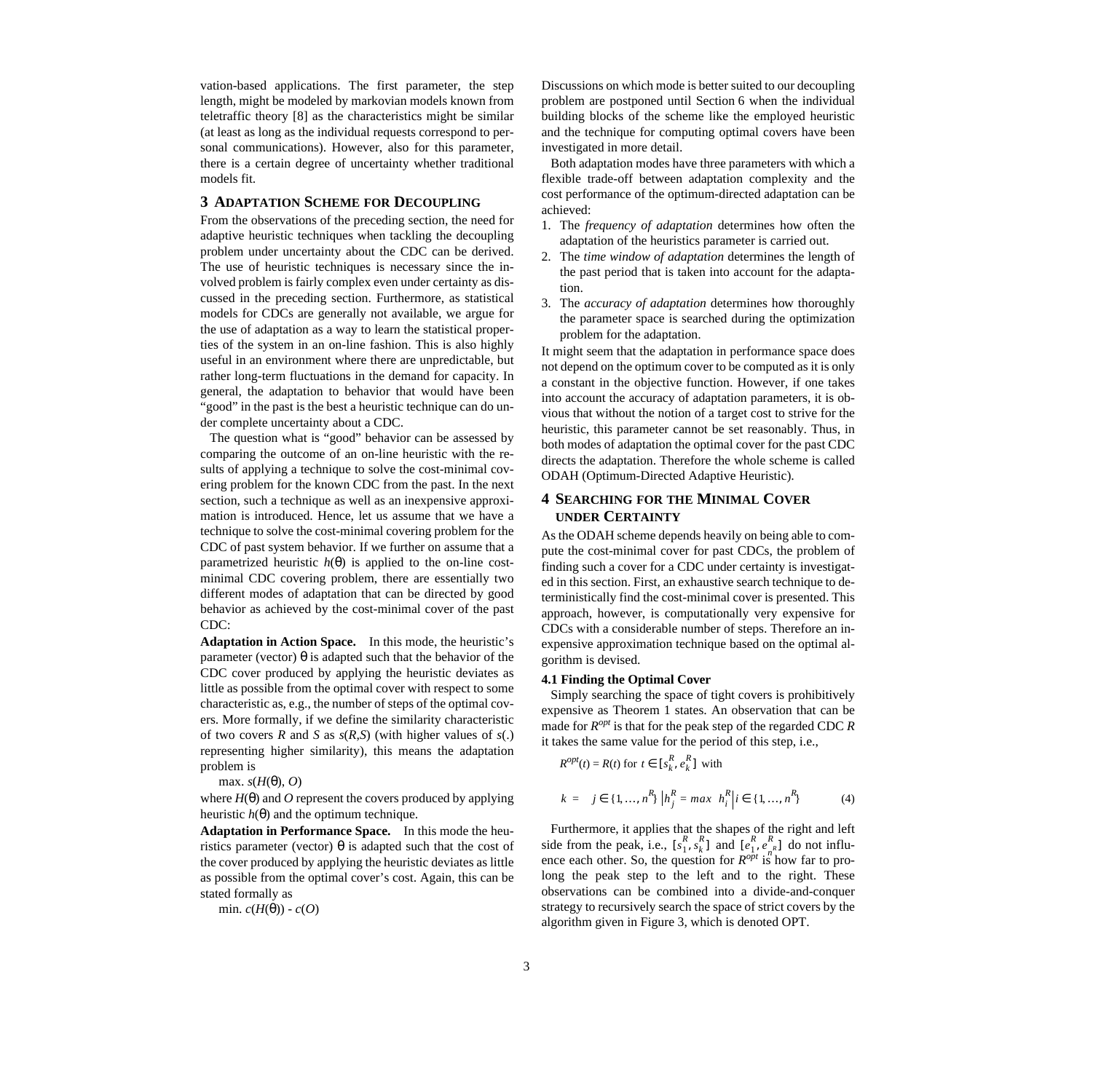```
OPT(R, a, b) // R is the CDC, a and b are the start and
          // end times for which to find an optimal cover
   if (a != b)
     find k \frac{1}{4}n (4)
     for l = k-1 downto a
       prolong R to the left till step l
       leftCost = OPT(R, a, e[l]) + cost for prolongation
       if (leftCost < minLeftCost)
         minLeftCost = leftCost
         left = 1LB = sum of variable costs for steps from a to l
         + cost for prolongation
       if (LB > minLeftCost)
         break
     for r = k+1 to b
       prolong R to the right till step l
       rightCost = OPT(R, a, e[1]) + cost for prolongationif (rightCost < minRightCost)
         minRightCost = rightCost
         right = r
       LB = sum of variable costs for steps from r to b
         + cost for prolongation
       if (LB > minRightCost)
         break
     return minLeftCost + minRightCost +
         (s[right]-e[left])*h[k]*U + F
   else
     return 0;
Figure 3: Algorithm to find cost-minimal cover of a CDC (OPT).
```
OPT finds the cost-minimal cover of a CDC under all circumstances, yet it is less expensive than a total enumeration of the space of tight covers by using the observation from [\(4\)](#page-2-0) and by pruning the search space using a lower bound on the costs for further prolongations.

OPT has been implemented in a discrete-event simulation environment which simulates the overlaying of a fast time scale reservation system onto a slow one. The environment allows to generate CDCs with different statistical properties and to apply decoupling techniques on these CDCs in an online as well as an off-line manner. Using this simulation environment, OPT has been tested on a number of CDCs in order to obtain a feeling how complex it would be to compute a cost-minimal cover. An example CDC and the cost-minimal cover computed by OPT is given in Figure 4.

For the simulated CDC *R*, we have had the following (arbitrary) settings:  $n^R = 40$ ;  $h_i^R \in [1, 10]$  and  $l_i^R \in [1, 6]$  drawn from uniform random distributions;  $F = 25$  and  $U = 1$ . This yields a cost of  $c(R) = 1809$ . Under these settings the costminimal cover *O* as computed by OPT has the following characteristics  $n^O = 6$  and  $c(O) = 1353$ . Hence, had the opti-



**Figure 4:** Cost-minimal cover computed by OPT.

mal cover been used for decoupling the two QoS systems as simulated here, about 25% costs could have been saved. The saving in cost, however, is, of course, totally dependent on the cost parameters *F* and *U*. If *F* is very high compared to *U,* then the cost savings can be considerably higher.

Larger values for  $n^R$  are generally not possible as even  $n^R =$ 40 already took up to a few seconds on average for the computations from OPT (on a 400 MHz Pentium-II processor). That OPT is increasingly expensive to compute can be seen when observing that the average size of the space of covers  $S_O(n)$  searched by OPT for a CDC with *n* steps is recursively defined as (corresponding to the operation of the algorithm)

$$
\bar{S}_O(n) = 1 + \frac{1}{n} \sum_{k=1}^n \left( \sum_{i=1}^{k-1} \bar{S}_O(i) - \sum_{j=k}^{n-1} \bar{S}_O(n-j) \right)
$$
\n
$$
= 1 + \frac{1}{n} \sum_{k=1}^n \left( \sum_{i=1}^{k-1} \bar{S}_O(i) - \sum_{j=1}^{n-k} \bar{S}_O(j) \right)
$$
\n(5)

A comparison of  $\overline{S}_O(n)$  with  $S_T(n)$ , the size of the space of tight covers, for some example values of *n* is given in Table 1. This is intended to give an illustration of how much is saved by OPT when compared to a total enumeration of tight covers. At the same time, of course, it also illustrates

**Table 1:** Growth of search spaces.

| $n \mid 10$ | 50 | 100 | 200 | 500                                                                 | 1000 |
|-------------|----|-----|-----|---------------------------------------------------------------------|------|
|             |    |     |     | $\overline{S}_0(n)$ 85.6 1.61e+6 3.78e+9 2.75e+14 1.72e+24 2.43e+35 |      |
|             |    |     |     | $S_T(n)$ 512 1.13e+15 1.27e+30 1.61e+60 3.27e+150 1.07e+301         |      |

that even  $S_O(n)$  is too large to be searched exhaustively (although the pruning is quite effective on average so that only a small part of the search space needs to be traversed). So, while the search space is diminished by the recursive operation of OPT, it is still too large if the number of steps of the CDC is becoming larger.

An alternative formulation of the problem as an integer program is given in [4]. This opens up a standard set of operations research techniques to deal with the problem, however, all of these are computationally very expensive in the worst-case. That means, even if they produce the cost-optimal cover in a reasonable time on average, the execution times might vary considerably. This is something the ODAH scheme cannot deal with as it requires the optimum to be computed fast for recent past behavior to be able to adapt heuristics best. Therefore, we go a different way and try to find a good approximation of OPT that is computationally inexpensive.

#### **4.2 Finding Near-Optimal Covers**

In the ODAH scheme the optimum is required to adapt parameters from heuristics to "good" past behavior. In the preceding section, it has been shown that the determination of the optimum for a past CDC is very compute-intensive if the CDC becomes too large in terms of steps. That means if the time window of adaptation becomes moderately large and that is generally desirable in order to take more past behavior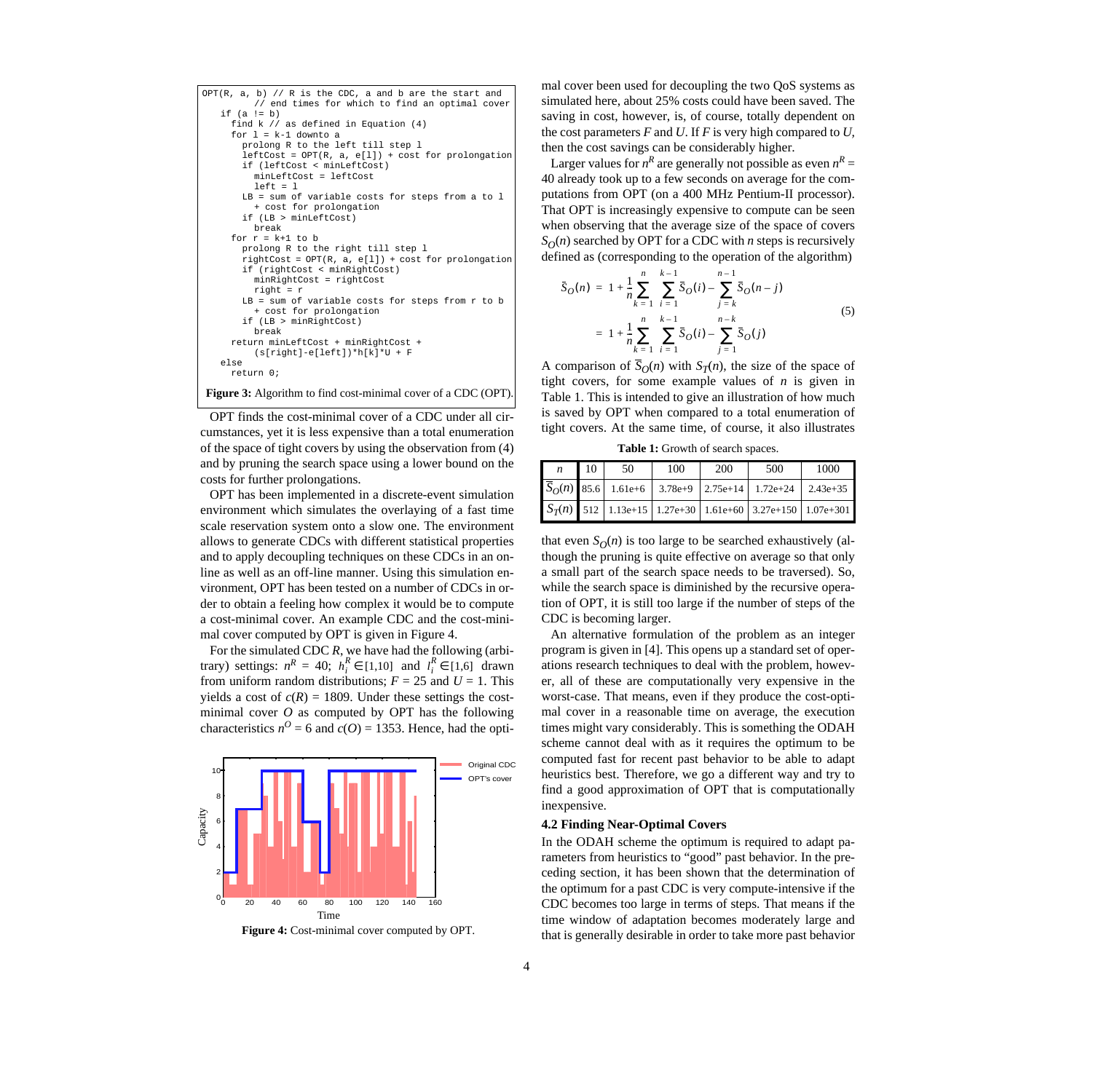```
NEAROPT(R, a, b) // R is the CDC, a and b are the start and
          // end times for which to find an optimal cover
   if (a != b)
     find k // as defined in Equation (4)
     leftCost = NEROPT(R, a, e[k-1]) + Fif (leftCost < (e[k-1]-a)*h[k]*U)
       prolong R to the left till a
     else
       leftCost = (e[k-1]-a)*h[k]*UrightCost = NEAROPT(R, s[k+1], b) + Fif (rightCost < (b-s[k+1])*h[k]*U)
        prolong R to the right till b
     else
       rightCost = (b-s[k+1]) * h[k] * Ureturn leftCost + rightCost + (s[k]-e[k])*h[k]*U + F
   else
     return 0;
             Figure 5: NEAROPT algorithm.
```
into account, then it is more suitable to compute an approximation of the cost-minimal cover for the adaptation of the heuristic instead of the absolute optimum.

So, in this section, an approximation approach to compute the cost-minimal cover is introduced. It is based on the strategy followed by OPT but instead of trying all prolongations from a peak step for a certain part of the regarded CDC, it only compares the cost for prolonging the level of the peak until the next peak (in both directions certainly) with the sum of a further setup cost *F* and the cost of the subsection between the peaks being calculated by this strategy itself. We call this algorithm NEAROPT. It uses the notion of OPT to cut the problem into halves wherever possible and always tries only two different choices for prolongation. To compare exactly those two cases for each step of the algorithm is motivated by observations of the covers that were produced by OPT and which mostly used just either of these extremes. The detailed working of NEAROPT is given in Figure 5.

The following theorem shows that NEAROPT is indeed substantially less expensive than OPT and should be easy to compute for all reasonable time windows of adaptation. **Theorem 2:** NEAROPT has a time complexity of  $O(n)$ .

#### **Proof:** See [5].

So, NEAROPT has linear time complexity and is thus inexpensive to compute. The question certainly is how good the results are that can be achieved with NEAROPT. Therefore, a simulative comparison of NEAROPT with OPT is done. As a metric for this comparison, we use the achieved cost saving, denoted by ACS(NEAROPT) and defined as

$$
ACS(NEAROPT) = \frac{c(R) - c(R^{nopt})}{c(R) - c(R^{opt})} \in [-\infty, 1]
$$
 (6)

where *Rnopt* is the cover as computed by the NEAROPT algorithm (later on the ACS(.) metric will also be used for other decoupling heuristics). As above, we use  $F = 25$  and  $U = 1$ for the fixed respectively variable cost of capacity from the underlying QoS system and draw the capacity demands *hi* of the overlaid QoS system from a uniform random distribution over [1, 10]. For the step length *li* of the generated CDCs, we use 3 different scenarios, called F, M, and S, for which  $l_i$  is drawn from  $[1, 3]$ ,  $[1, 6]$  and  $[1, 10]$ . This corresponds to fast, medium, and slow fluctuations of the CDC. For all scenarios, we repeat the simulations 100 times. The sample means and standard deviations of the ACS(NEAROPT),  $\mu^{ACS}$  and , and the average number of steps for the covers pro-σ *ACS* duced by OPT and NEAROPT,  $n^{OPT}$  and  $n^{NEAROPT}$  are given in Table 2.

**Table 2:** ACS(NEAROPT) for different scenarios.

|                | Scenario F | Scenario M | Scenario S |
|----------------|------------|------------|------------|
| $\mu^{ACS}$    | 0.97       | 0.91       | 0.87       |
| $\sigma^{ACS}$ | 0.002      | 0.008      | 0.01       |
| $n^{OPT}$      | 3.4        | 6.1        | 12.6       |
| NEAROPT        | 3.7        | 8.3        | 15.1       |

From these experiments, it can be seen that NEAROPT performs very well if the CDC is fluctuating very fast, and behaves worse if the fluctuations become slower, though still doing pretty well. This is due to the fact that for fast fluctuations as in F the problem actually becomes simpler because it rarely makes sense to change the capacity level as it is expensive compared to the time period for which the fixed setup costs can be amortized. Furthermore, it can be noticed that NEAROPT has a tendency to change capacity levels too often for all scenarios. Actually, when taking a closer look at the covers produced by NEAROPT and OPT, it was observed that NEAROPT often did not prolong capacity levels for peaks long enough. That often produced situations as depicted in Figure 7 (indicated by an X), where a small prolongation to the left or right from a peak would have yielded the optimum behavior (Figure 7 is one particular simulation outcome of type scenario S). This observation led to a simple improvement technique for the cover computed by NEAROPT: try to prolong each peak of *Rnopt* up to *K* steps (of the CDC) to the left and to the right and see if an improvement can be achieved. We call this improvement technique K-REPAIR and the combination of NEAROPT and K-REPAIR is denoted as NEAROPT-K. Of course, K-repair is



**Figure 6:** Covers computed by OPT and NEAROPT.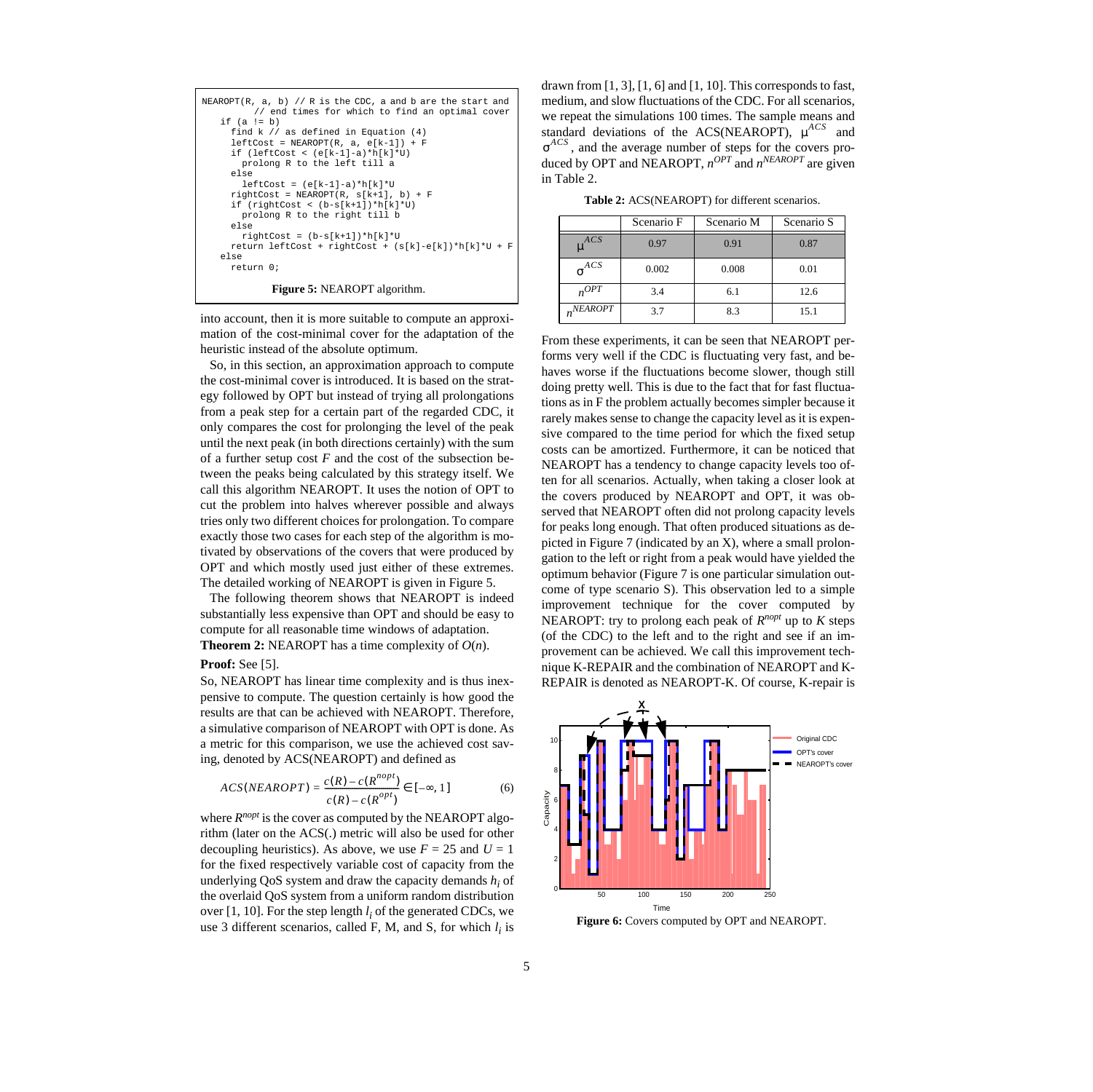<span id="page-5-0"></span>an *O*(*n*) algorithm for a fixed *K* and as NEAROPT and K-repair are performed sequentially, NEAROPT-K's time complexity is still  $O(n)$ .

To investigate NEAROPT-K's potential and to see how different values for *K* perform, another set of simulations with the same parameters as above has been performed. The resulting means of the achieved cost saving for different values of  $\overline{K}$ , denoted by  $\mu^{ACS(K)}$ , in the different scenarios are given in Table 3 (note that NEAROPT-0 is equal to NEAROPT).

**Table 3:**  $\mu^{ACS(K)}$  for different scenarios.

| Scenario | $k=0$ | $k=1$ | $k=2$ | $k=3$ | $k=4$ | $k=5$ | $k=10$ |
|----------|-------|-------|-------|-------|-------|-------|--------|
|          | 0.97  | 0.97  | 0.98  | 0.98  | 0.98  | 0.98  | 0.98   |
| M        | 0.92  | 0.95  | 0.96  | 0.96  | 0.97  | 0.97  | 0.97   |
| υ        | 0.86  | 0.92  | 0.95  | 0.95  | 0.96  | 0.96  | 0.96   |

It can be seen that the use of K-repair actually pays off, especially for scenario S. The experiments also exhibit that small values of *K*, e.g., 3 or 4, are performing well. Considerably larger values for *K*, e.g., 10, do not achieve better ACS values. This is, of course, beneficial with respect to the efficiency of NEAROPT-K.

In conclusion, the experiments indicate that NEAROPT-K with small values for  $K$  is a good approximation technique for finding near-optimal covers of a known CDC.

# **5 SIMPLE HEURISTIC FOR DECOUPLING - THRESHOLDED DEPOT EXCESS**

In this section, a very simple, yet reasonable heuristic is introduced that deals with the problem under uncertainty at each single step in time. It is called thresholded depot excess (TDE) as it ensures that the capacity depot held for decoupling is never above a certain threshold.

Note that TDE is to be regarded as an illustrative example for how parametrized heuristics can be integrated into the ODAH scheme and how they can be improved by this integration. There are certainly "smarter" heuristics than TDE. However, the emphasis is on investigating what results can be achieved by adaptation of a simple heuristic like TDE (see [Section 6\)](#page-6-0).

The exact working of the TDE algorithm is given in Figure 7. A slotted time is assumed for TDE and the algorithm is applied in every time slot. If the CDC rises above the current capacity depot, i.e.,  $D(t-1) < R(t)$ , this change is always followed (assuming that there is enough capacity at the underlying QoS system). Whenever the CDC takes a step downward, i.e., if  $R(t) < R(t-1)$ , TDE checks whether the step is smaller than a certain fraction  $\alpha \in [0,1]$  of the old level of

```
TDE(t, alpha) // R is the CDC and alpha is the
          // the relative threshold parameter
   if (R[t] < alpha*D[t-1] || R[t] > D[t-1])
     D[t] = R(t)else
     D[t] = D[t-1]Figure 7: TDE algorithm.
```
the capacity depot  $(D(t-1))$  and if that is the case, TDE follows this step.

Again, simulations are used to evaluate the potential of TDE for decoupling of QoS systems that operate on different time scales. Yet, this time an attempt is made to use more realistic and significantly longer CDCs. The CDCs are produced by simulating individual requests with poisson arrival and exponential holding times. They are thus based on markovian models as known from teletraffic theory. The capacity demand for each individual request is still drawn from random distributions as for this quantity there are no known statistical models. In order to assess the covers generated sequentially by TDE, we also apply NEAROPT-4 to the CDCs in an off-line manner once these are known (to use OPT as a reference value is computationally infeasible for the large CDCs we used). The cover produced by NEAROPT-4 is then used to get an approximate ACS for TDE's covers that is, of course, a little bit higher than the correct ACS value. The aggregated results of 100 simulations are shown in Table 4.

**Table 4:** ACS(TDE) for requests with different lifetimes.

|                                         | short-lived | medium-lived | long-lived |
|-----------------------------------------|-------------|--------------|------------|
|                                         | requests    | request      | requests   |
| $\mu_{0.1}^{ACS}$                       | 0.84        | 0.65         | 0.36       |
| $n^{TDE, 0.1}/n^{NOPT4}$                | 1.8         | 0.2          | 0.2        |
| $\mu_{0.5}^{ACS}$                       | 0.71        | 0.84         | 0.51       |
| $n^{TDE, 0.5} / n^{NOPT4}$              | 9.4         | 2.3          | 0.8        |
| $\mu_{0.9}^{ACS}$                       | 0.19        | 0.42         | 0.81       |
| $TDE$ , 0.9,<br>$\sqrt{n^{NOPT4}}$<br>n | 27.8        | 16.8         | 2.2        |

Here  $\mu_{\alpha}^{ACS}$  denotes again the sample means\* from the simulations for different values of α.  $n^{TDE, α}$  and  $n^{NOPT4}$  are the average number of steps produced by TDE (with parameter α) respectively NEAROPT-4. For each simulation 5000 individual requests were generated with poisson arrival ( $\lambda = 6$ ) and capacity demands drawn randomly from the uniform distribution over [1,30].† For the lifetime of a request, we simulated three different scenarios with short-, medium and long-lived flows by drawing from an exponential distribution with parameter  $\mu = 40$ , 100 and 400. In order to model very different time scales for the two QoS systems, we set  $F = 2000$  and  $U = 1$  for all simulations (note that under these settings the absolute cost saving was extremely high (one order of magnitude on average)).

It can be seen from the results that for different lifetimes of requests TDE performs best with different values of α. For short-lived flows, it is good to set  $\alpha$  rather low, for medium-

The standard deviation is below 0.01 in all cases.

<sup>†.</sup> These parameter settings were taken arbitrarily due to a lack of empirical data. However, simulations indicated that the results are not very sensitive to these parameters.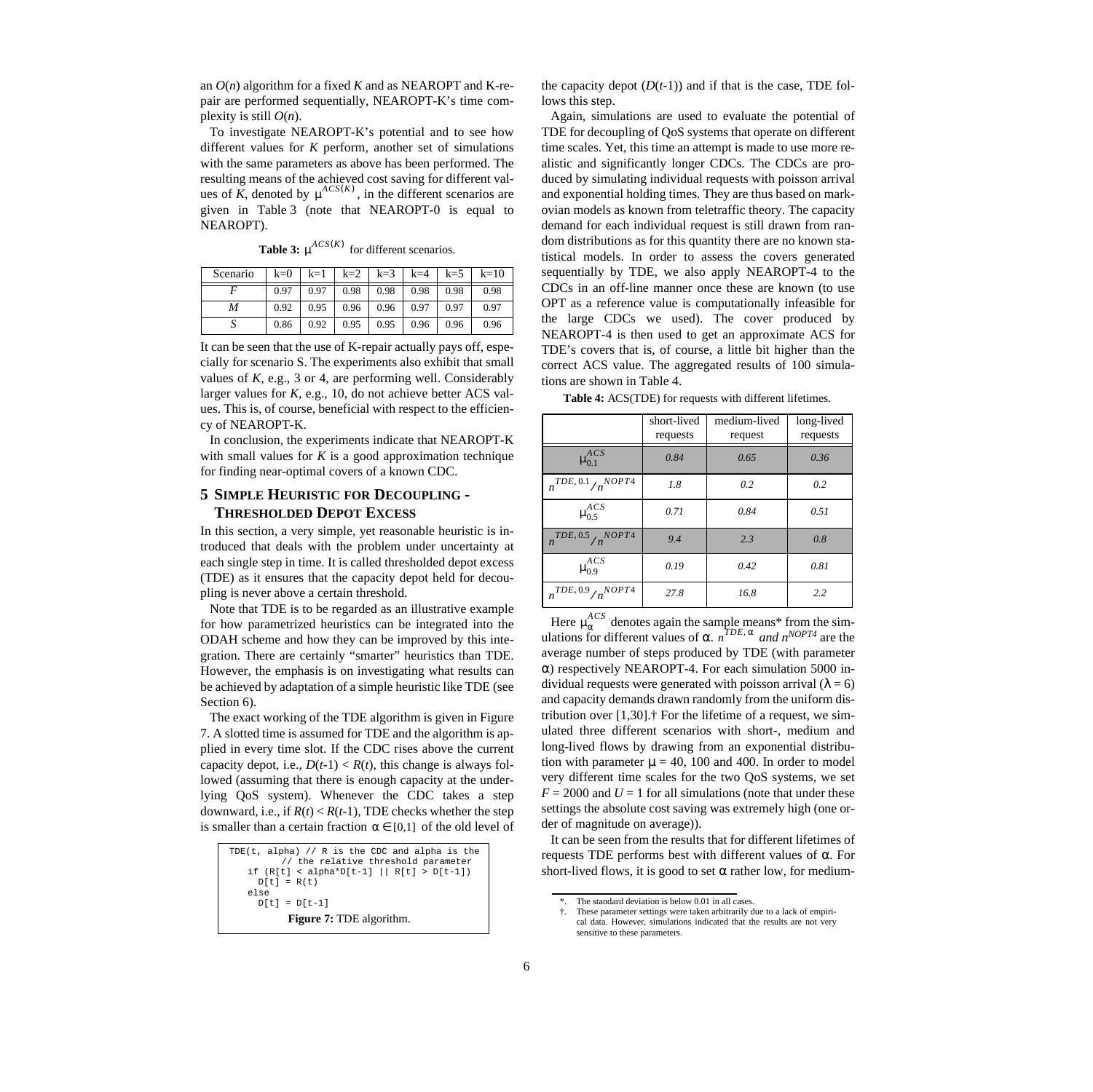<span id="page-6-0"></span>lived requests it is good to set it at an intermediate level and for long-lived requests, it is best chosen very high. Furthermore, it can be perceived that wrong values for  $\alpha$  can have a devastating effect for the performance of TDE. For example, in the short-lived requests case setting  $\alpha = 0.9$  only yields about 20% of the cost saving potential. So, TDE cannot be considered to deliver a robust behavior if the lifetimes of requests vary. It is interesting to note that for all kinds of flows the value of  $\alpha$  that yields the best results for TDE exhibits for the ratio of steps for its cover and for the cover of NEAROPT-4 values fairly close to 2 while the worse  $\alpha$  produce ratios far apart from this. In particular, a ratio close to one as is the case for TDE with  $\alpha = 0.5$  and long-lived requests did not achieve a good result. The likely reason for this is that TDE cannot cope with the same number of steps as NEAROPT-4 to produce a good cover.

The overall result from these discussions is, not surprisingly, that TDE alone cannot guarantee to deliver good covers for decoupling QoS systems with different time scales but an integration in the ODAH scheme to self-control the setting of  $\alpha$  instead of setting it manually to some arbitrary value may be a promising direction.

# **6 TDE IN THE ODAH SCHEME**

In this section, the integration of TDE into the ODAH scheme is described and the resulting heuristic, called ODAH-TDE, is evaluated again by simulations. This integration is motivated by the previous discussions on TDE's sensitivity to the parameter  $\alpha$ .

### **6.1 Embedding TDE in ODAH**

As discussed in [Section 3](#page-2-0), there are two modes of adaptation in the ODAH scheme: adaptation in performance space and in action space. In principle, both kinds of adaptation are possible for ODAH-TDE. In both cases, we use NEAROPT-K instead of OPT if the time window of adaptation is too large for OPT to compute the minimal cover in a reasonable time (which is the case in most circumstances).

The adaptation in performance space works by simply adjusting TDE's parameter α such that

$$
c(R^{TDE, \alpha}) - c(R^{opt}) \tag{7}
$$

is minimized. This minimization is done by a simple recursive grid search [9] through the interval [0,1] for parameter  $\alpha$ as there is no simple relationship between  $\alpha$  and  $c$  for a more intelligent search to exploit.

For the adaptation in action space, it was decided to use the number of steps as basis for the similarity relation between covers, so that in this case

$$
\left| n^{TDE, \alpha} - RF \times n^{OPT} \right| \tag{8}
$$

is to be minimized. *RF* is a relaxation factor that compensates for the observation that TDE cannot produce good covers with the same number of steps as OPT respectively NEAROPT-K. In the simulations below, we always set  $RF =$ 2 since experiments showed good results for that value (see also [Section 5](#page-5-0) for a discussion of this). For the minimization in this case we can use an interpolation search [9] since  $\alpha$  and *n* have a simple relationship:  $n^{TDE, \alpha}$  is monotonically increasing in  $\alpha$ . This is, of course, much more efficient than the recursive grid search for the adaptation in performance space mode.

The adaptation parameters for both modes are more or less the same, so we discuss them together:

**Frequency of Adaptation.** This parameter determines partially how expensive the technique is in terms of computational effort because the computation of the optimal or even the near-optimal cover is certainly much more compute-intensive than the simple TDE algorithm on its own. So, if the frequency of adaptation is very high, e.g., every time period, ODAH-TDE can become a very expensive technique while little new data collected about the CDC may not change the adaptation process significantly and hence not justify the effort. On the other hand, if the adaptation frequency is too low, then ODAH-TDE may be too slow to react on changes in the CDC. Hence, a good trade-off between computational effort and responsiveness to changes is the target here.

**Time Window of Adaptation.** As well as the frequency of adaptation, this parameter is jointly responsible for the computational effort invested in the adaptation in ODAH as it controls how expensive it is to compute the "optimal" cover for a certain past period. Moreover, it controls how much past behavior is taken into account for the adaptation process. The larger the time window of adaptation the more past information is included. However, including too much "old" behavior is not necessarily helpful because recent behavior might be more relevant for the decision on future behavior. On the other hand, if not enough past behavior is captured, some important information from the past may be lost. For efficiency reasons of the ODAH-TDE algorithm it is, of course, beneficial to use smaller windows.

**Accuracy of Adaptation.** This parameter deals with the exactness of each adaptation step, i.e., how thoroughly the parameter space for  $\alpha$  is searched during the minimization problems solved at each adaptation step. Extreme accuracy should not be required since a "perfect" fitting to past behavior does not necessarily yield better results since ODAH-TDE is still only a heuristic (in particular as it is based on NEAROPT-K for larger *K*). Furthermore, less accuracy certainly improves the efficiency of ODAH-TDE.

For ODAH-TDE, we use the number of steps of the CDC to be covered as units for the frequency as well as for the time window of adaptation. This means these parameters are not specified in absolute time but adapt themselves to the rate of changes of the offered CDC, i.e., adaptation takes place often in times of many changes and less often in more quiet periods. That is a desirable behavior from our point of view.

The accuracy of adaptation in ODAH-TDE is measured by the granularity of the parameter space for  $\alpha$  at which the minimization procedures terminate to search any further (in case they do not succeed before). In all of the simulations of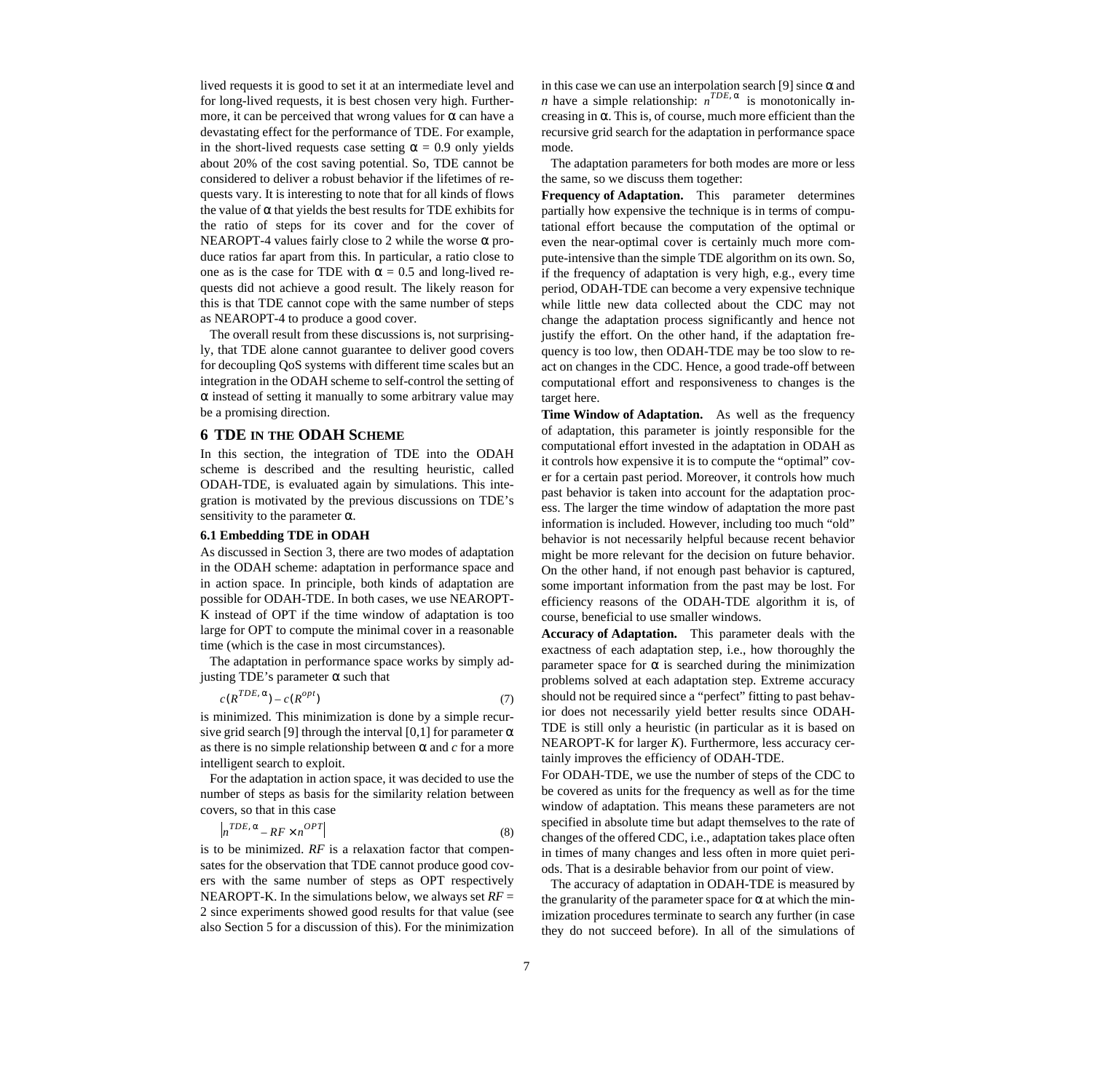ODAH-TDE that are discussed in the next subsection, this accuracy was set to  $10^{-4}$ .

# **6.2 Simulations for ODAH-TDE**

Using again the simulation environment for QoS systems with different time scales, this subsection evaluates ODAH-TDE's performance for the on-line sequential determination of a cover for a CDC. The same kind of CDCs generated from different types of requests as in [Section 5](#page-5-0) is used in order to allow for a comparison of ODAH-TDE with the values for plain TDE given in [Table 4](#page-5-0). Again, NEAROPT-4 is applied to the off-line problem under certainty about the generated CDC in order to be able to compute the approximate ACS metric for ODAH-TDE.

Although, we have experimented with both adaptation modes we concentrate on adaptation in action space for the simulations here, since both modes performed very similar and, as we argued in the preceding section, adaptation in action space is more efficient due to the less compute-intensive adaptation step.

The simulations are targeted at evaluating different adaptation parameters for ODAH-TDE, in particular different time windows and adaptation frequencies. To limit the possible number of alternatives for the adaptation parameters, it has been decided to investigate ODAH-TDE algorithms for cases where the time window of adaptation equals the reciprocal value of the frequency of adaptation. In these cases, all past information about the CDC is used exactly once for an *adaptation epoch* as we call it. So, at the end of an adaptation epoch, the adaptation step is carried out using only the data collected about the CDC within this epoch. In the simulations ODAH-TDE works with adaptation epochs of 20, 100, 200, 500, and 1000. For an adaptation epoch of 20 ODAH-TDE uses OPT to compute the cost-optimal cover against which the adaptation is performed whereas for the larger epochs NEAROPT-4 is applied since OPT is computationally infeasible for these. In all cases ODAH-TDE starts with  $\alpha$  = 0.5, and adapts itself in the course of time.

As in all preceding experiments, 100 simulations each for the different adaptation epochs and requests with different lifetimes have been performed, the results of which are given in Table 5.

|                             | short-lived | medium-lived | long-lived |
|-----------------------------|-------------|--------------|------------|
|                             | requests    | request      | requests   |
| $\mu_{20}^{\overline{ACS}}$ | 0.83        | 0.84         | 0.85       |
| $\sqrt{\frac{ACS}{100}}$    | 0.93        | 0.92         | 0.91       |
| $\mu_{200}^{ACS}$           | 0.93        | 0.92         | 0.91       |
| $\sqrt{\frac{ACS}{500}}$    | 0.92        | 0.92         | 0.90       |
| ACS<br>$\mu_{1000}$         | 0.91        | 0.91         | 0.88       |

**Table 5:** ACS(ODAH-TDE) for requests with different lifetimes.

Here,  $\mu_{AE}^{ACS}$  denotes the sample mean\* of an approximate ACS (based on NEAROPT-4) in the simulations for different adaptation epochs  $AE \in \{20, 100, 200, 500, 1000\}.$ 

As the results indicate, ODAH-TDE generally achieves a good and robust performance over all types of requests especially for medium-size adaptation epochs. For the smallest adaptation epoch of 20, the performance is considerably worse although it is the only one based on OPT. However, the adaptation epoch apparently is too short so that the adaptation is too sensitive to short-term random effects. This emphasizes the necessity of an approximation technique like NEAROPT-K as a substitute for OPT in ODAH-TDE since OPT is computationally infeasible for suitable adaptation epoch sizes.

In conclusion the simulation results give evidence that ODAH represents a robust scheme for heuristically dealing with the sequential decoupling problem under uncertainty about a CDC. In particular, it should work well even if flow characteristics as the lifetime of requests change since it shows good performance for all types of requests in the simulations.

# **7 RELATED WORK**

The problem of different time-scales of network QoS systems has been largely neglected in the literature so far. There is some work that deals with RSVP/IntServ over DiffServ, probably the most important scenario for decoupling to be applied. For instance, in the IETF, there is work within the ISSLL working group that gives a very comprehensive framework for RSVP/IntServ over DiffServ and the issues involved [10]. However, how to deal with different time scales of QoS systems based on the two architectures is not considered. In fact, a scenario is depicted in which both systems are assumed to operate on the same time scale, i.e., each RSVP request results in a query to the BB. From our point of view, this is not desirable as it would destroy the scalability of the DiffServ/BB approach. In [11], the design of an IntServ/DiffServ edge device is described. But again the focus of this work is more on the interworking of mechanisms like mapping of IntServ classes onto DSCPs and so on whereas decoupling is not studied. A last example in that area of work is [12] which gives very detailed treatment of the protocol between an IntServ/DiffServ edge device and a BB based on the COPS protocol. It is, however, not the target of that work to treat strategic decisions of an edge device as represented by decoupling.

[13] deals with a two-tier model which consists of an intraand interdomain resource management. BBs are representing each administrative domain in the interdomain resource management. Based on measurements, a watermark heuristic at edge devices is used to trigger inter-domain signalling. In contrast to our work, the triggers are based on traffic measurements instead of control path events. Furthermore, the in-

<sup>\*.</sup> The standard deviation is below 0.01 in all cases.